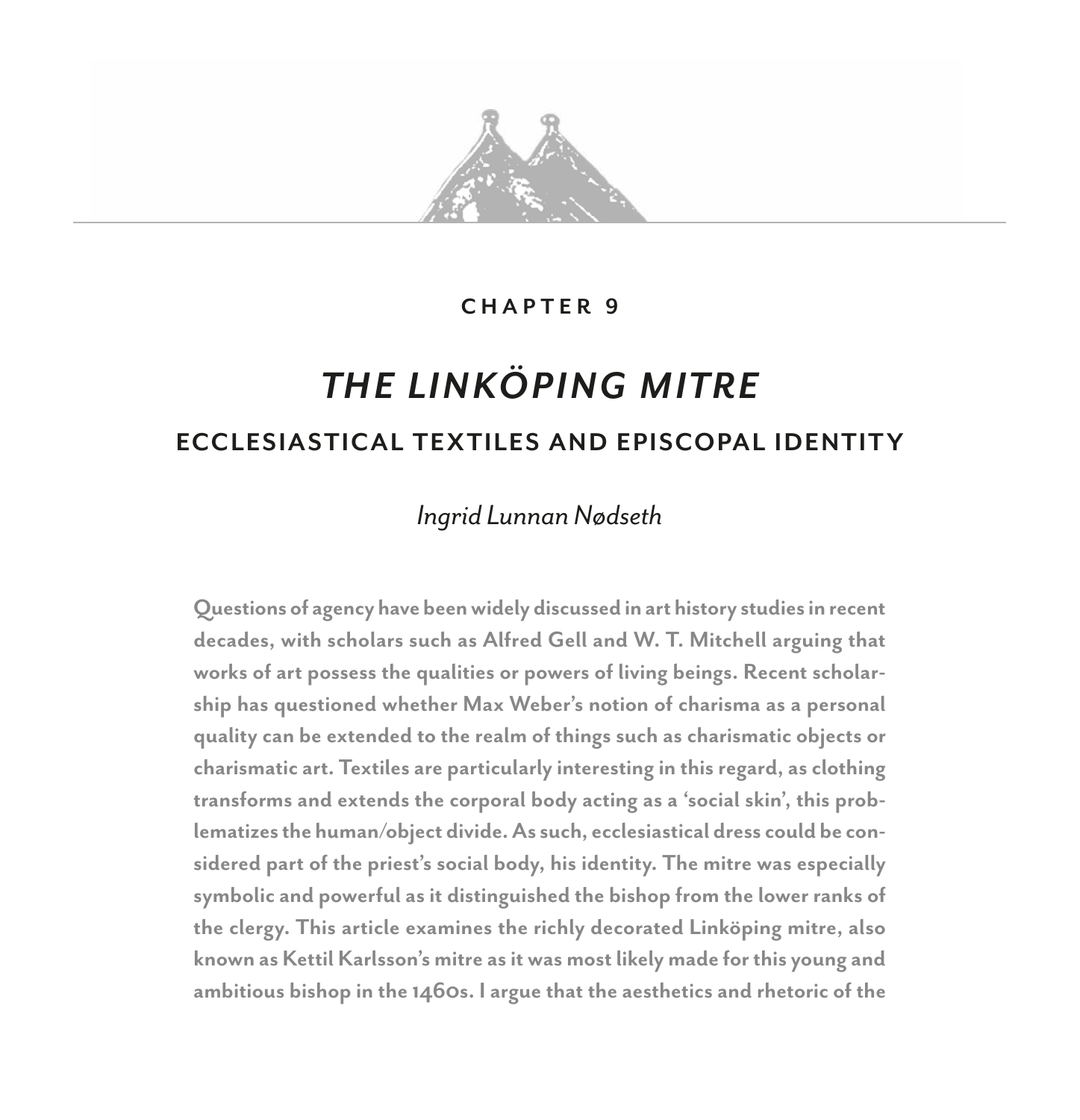**Linköping mitre created charismatic effects that could have contributed to the charisma of Kettil Karlsson as a religious and political leader. This argument, however, centers not so much on charismatic objects as on the relationship between personal charisma and cultural objects closely identified with charismatic authority.**

The Swedish rhyme chronicle *Cronice Swecie* describes how bishop Kettil Karlsson in 1463 stripped himself of his episcopal vestments (biscopsskrud) in the cathedral of Linköping, only to dress for war with shield and spear (skiöll och spiwt) like any man who could fight well with a lance in combat:

*I lynköping nedherlagde iag myn biscopsskrud och tog ighen både skiöll och spiwt / Och redde mig wth som en örligx man som glaffwen i striid well brytha kan.39*

*[In Linköping I laid down my episcopal vestments and took up both shield and spear / And equipped myself as a warrior who can break lances in combat.]*

This public and rhetorical event transformed the young bishop from a man of prayer into the leader of a major army. It is also testimony to the intimate relationship between clothing and identity. This article explores this relationship by looking at one of Kettil Karlsson's most precious vestments: the Linköping mitre (Figure 75). The mitre is a headdress reserved for bishops (and some abbots), in the shape of a tall triangular folding [cap](https://en.wikipedia.org/wiki/Cap) with two [lappets](https://en.wikipedia.org/wiki/Lappet) hanging down from the back. Covered in silk, gold and pearl embroidery and decorated with cloisonné enamels, jewels and metal detailing,

<sup>39</sup> G. E. Klemming, *Svenska Medeltidens Rim-Krönikor. Nya Krönikans Fortsättningar eller Sture-Krönikorna, vol. 3*, (Stockholm: P. A. Norstedt & Söner, 1867). 152. Takk til førsteamanuensis Ivar Berg (NTNU) for hjelp med oversettelsen.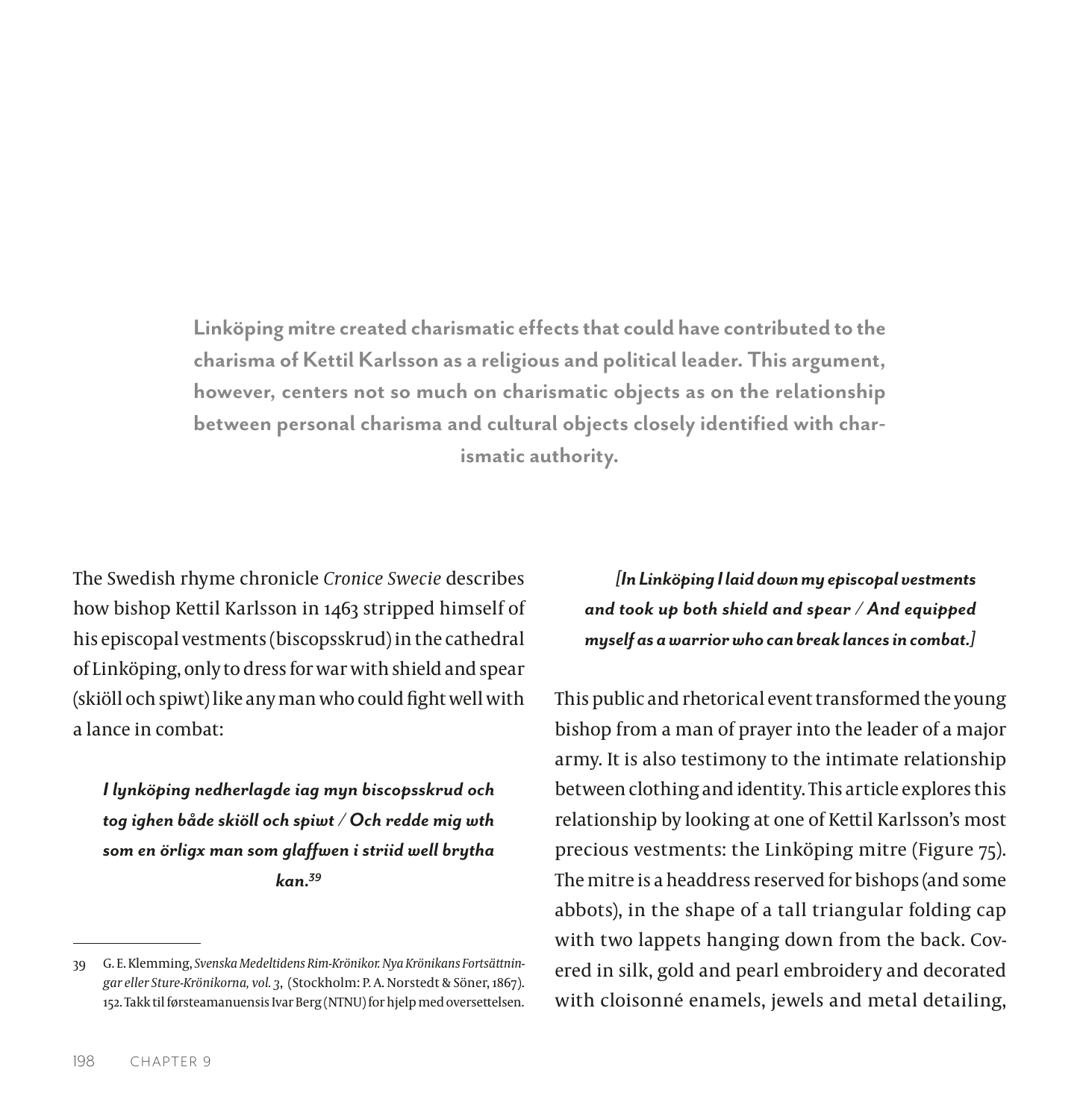this luxurious vestment is one of the most fascinating objects displayed in the textile galleries at the History Museum in Stockholm (inv.no. 3920:1). Unlike many of its counterparts in the museum, we can say with a reasonable degree of certainty where this headdress was made, for whom it was made, and where it was in use. Previous research has, however, focused mainly on techniques of manufacture, dating and provenance (Branting & Lindblom 1928; Estham & Nisbeth 2001). This reflects a general trend within scholarly approaches to medieval textile art, where questions of visual context and meaning have been largely overlooked. In his biography of the Fermo Chasuble, Avinoam Shalem points out that 'Any scholar writing on, say, the use of light and shadow in the paintings of Rembrandt or the sculptures of Dan Flavin is not necessarily expected to provide us with a color analysis of the pigments used by Rembrandt or the electrical system of the fluorescents of Flavin.' (Shalem 2017:9). There is no doubt that scientific technical analyses have been, and will continue to be, important to the field of textile studies. In this article, however, I will focus on ecclesiastical textiles as embodied art; how they mediated both body and identity.

**Figure 75.** The Linköping mitre on display, showing the back of the headdress; with St Peter and St Paul, and the lappets decorates with byzantine enamels. © Gabriel Hildebrand, Historiska Museet, Stockholm.

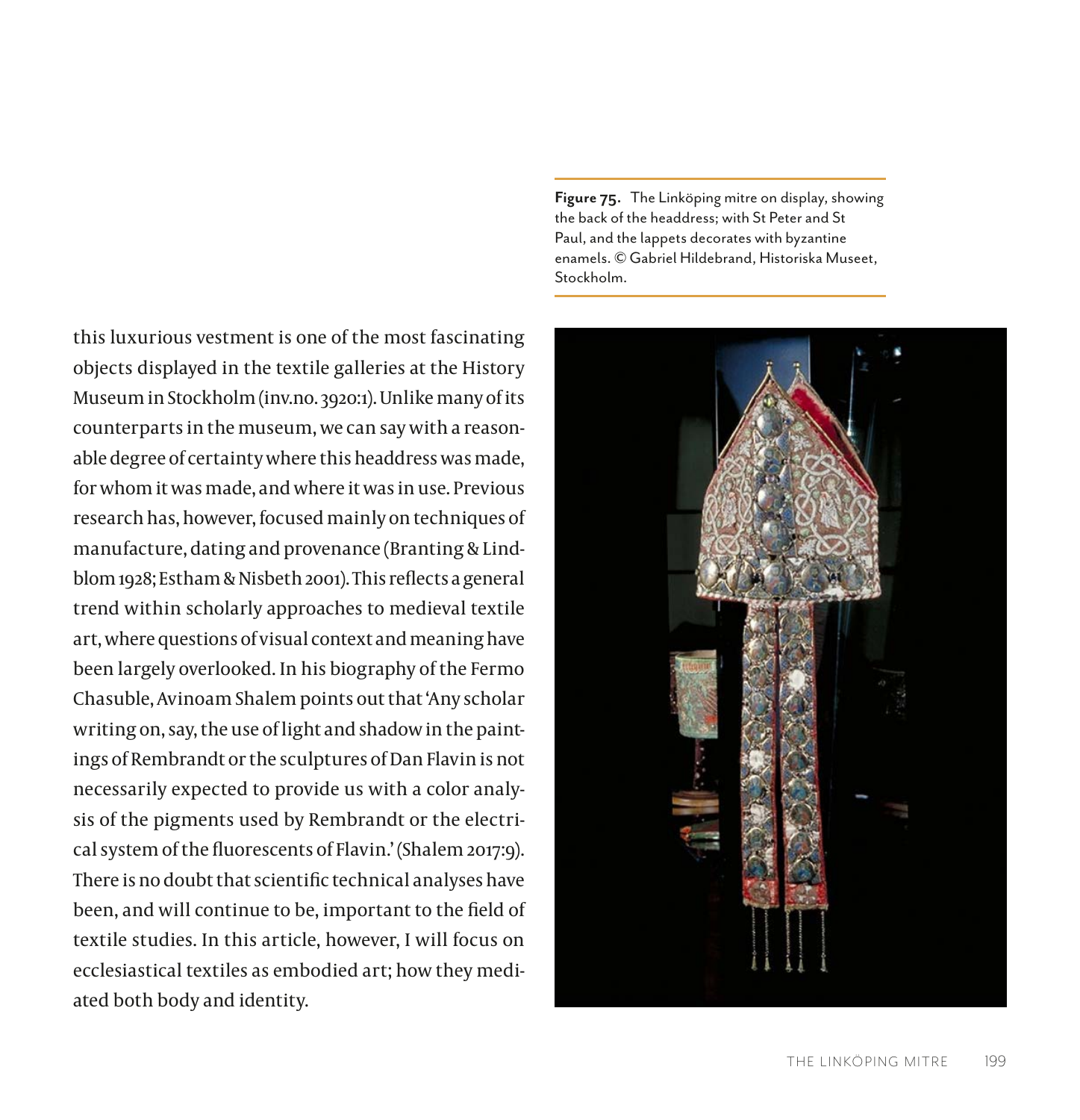Faced with sumptuous art such as the Linköping mitre, the significance of luxury ecclesiastical vestments as symbols of social and political power and rank becomes apparent. These issues have been addressed in recent research, utilizing Barth's concept of a 'vestimentary code' drawing parallels between clothing and language (Dimitrova & Goehring 2014:7; Miller 2014:9). Miller, for example, has argued that the lavishly decorated vestments of the 13<sup>th</sup> century can be understood as a material and visual language employed as a political tool and an instrument of reform. Although the metaphor of clothing as language is helpful in emphasizing the symbolic qualities of clothing, this model assumes some essential, shared properties of language and objects, which are highly problematic. In his essay 'Clothing as Language', Grant McCracken argues that clothing is not usefully compared to language, but operates within a very different system of communication (Mc Cracken 1990:57). He suggests that the modus operandi of textiles is more understated and intangible than that of language, and therefore our interpretation of clothes and textiles is less conscious. Thus, he argues that this inconspicuousness is an advantage of clothing as a means of communication: 'It has to this extent great propagandistic value in the creation of meaning' (Mc Cracken 1990:68–69). In other words, we do not necessarily 'read' clothes, but we sense them and perceive them in a less conscious manner.

This sensory or somatic aspect of clothing and how it communicates meaning, is particularly relevant for ecclesiastical vestments. Research on copes, chasubles and mitres often ignores the fact that these objects of art were worn on human bodies. I would like to argue that clothing, more than being a marker of social and political status and hierarchy, extends and transforms the body as a 'social skin'. Anthropologist Terrence Turner developed this concept when studying the Amazonian Kayapo tribe, where bodypaint functioned as dress and hair, occupying significant social space beyond the body (Turner 1993:15–39). Reading clothes (broadly defined to include bodily adornments, jewelry and hair) as a second skin, a *social skin*, allows a more complex understanding, where clothes are performative and constitutive. Jane Burns has used this concept in her discussion of gendered clothing in medieval French lyrics and romances to show how clothes and fabrics can create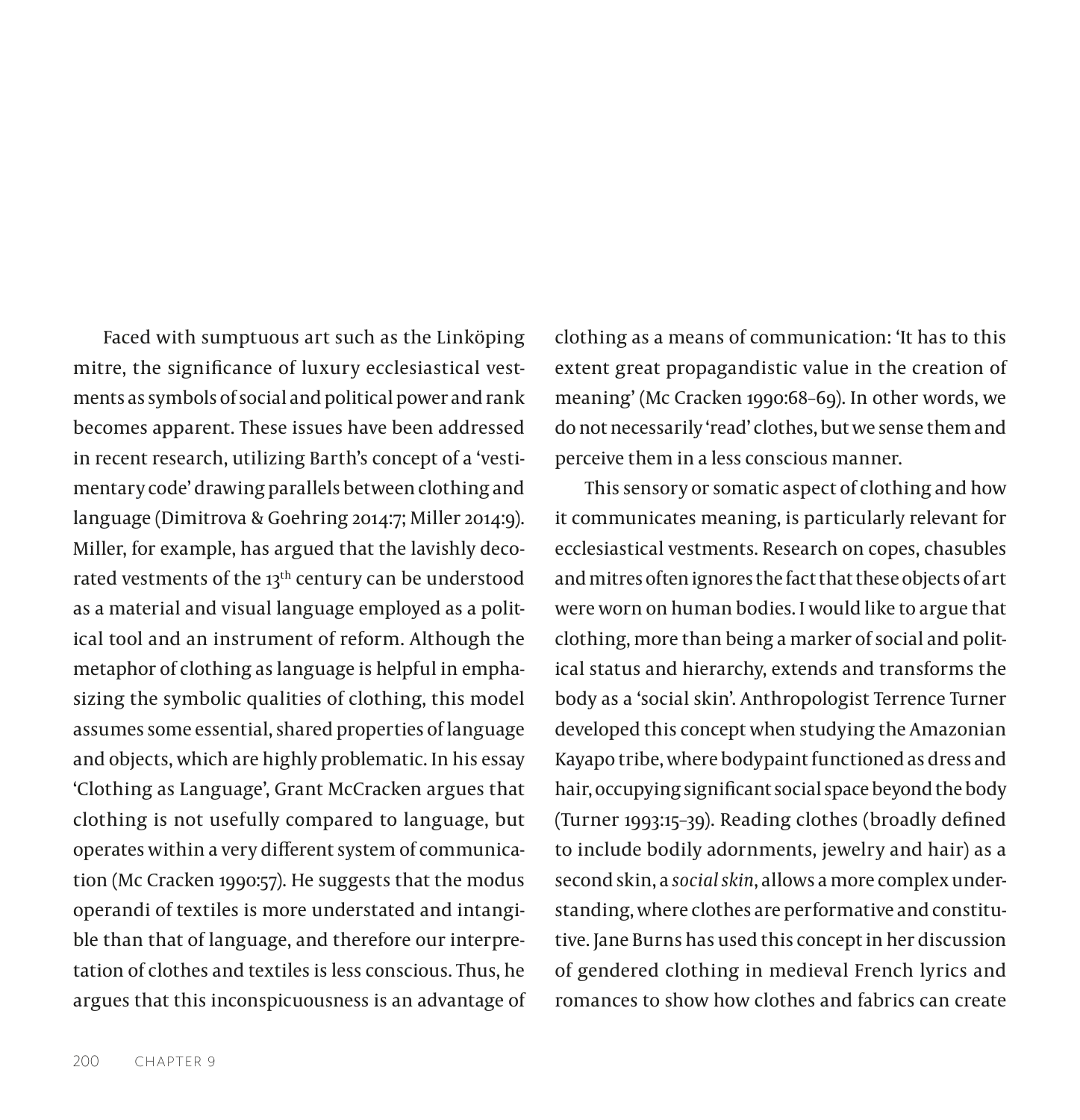representations of both gender and status (Burns 2014). In this article, the concept of ecclesiastical clothing as a 'social skin' will be employed to underline the interrelated and complex relationship between the priestly body and the priestly garments. My argument is that this intimate and codependent relationship demonstrates how ecclesiastical vestments were important to episcopal identity, and, consequently, how they were used strategically in fashioning a bishop's public image.

### **AESTHETICS AND MATERIALITY OF A** *MITRE PRETIOSA*

The mitre's linen ground is entirely covered with embroidery and applied ornament. Seed pearls are used extensively for lettering, figures and décor. The white, shimmering pearls form a striking contrast to the golden surface of the background, made of gold threads couched in red silk. This effect would have been more prominent some 500 years ago, when the gold threads shone more brilliantly. Another arresting feature of the Linköping mitre is the cloisonné enamels applied in the form of bands on the headpiece and down both

lappets. Each enamel roundel is framed by ornamental enamel plaques and precious stones such as rock crystal, imitation jewels and turquoises, illuminating the preciousness of this garment. Small metal bells on fine chains are suspended from each lappet, and the top of the mitre is embellished with a silver gilt knob. All of this material splendour created a varied and luxurious surface.

This luxurious materiality is characteristic of the *mitre pretiosa* or the precious mitre. By the 15<sup>th</sup> century, a hierarchy of different mitres was established: 1) the *mitre simplex* was without ornament and made in plain white silk or linen, and worn at funerals, Good Friday, and for the blessing of candles on Candlemas, 2) the *mitre auriphrygiata* was decorated with rich embroidery of gold, silk and sometimes seed pearls, and worn during Lent, Advent and other fast days and for penitential processions, and 3) the *mitre pretiosa* was the most valuable, decorated with jewels, metal plates and pearls in addition to silk and gold embroidery. This luxurious headpiece was a display of episcopal splendour, worn only on the days of a *Te Deum* service (Braun 1913:404). Note that the 'Cæremoniale Romanum' does not give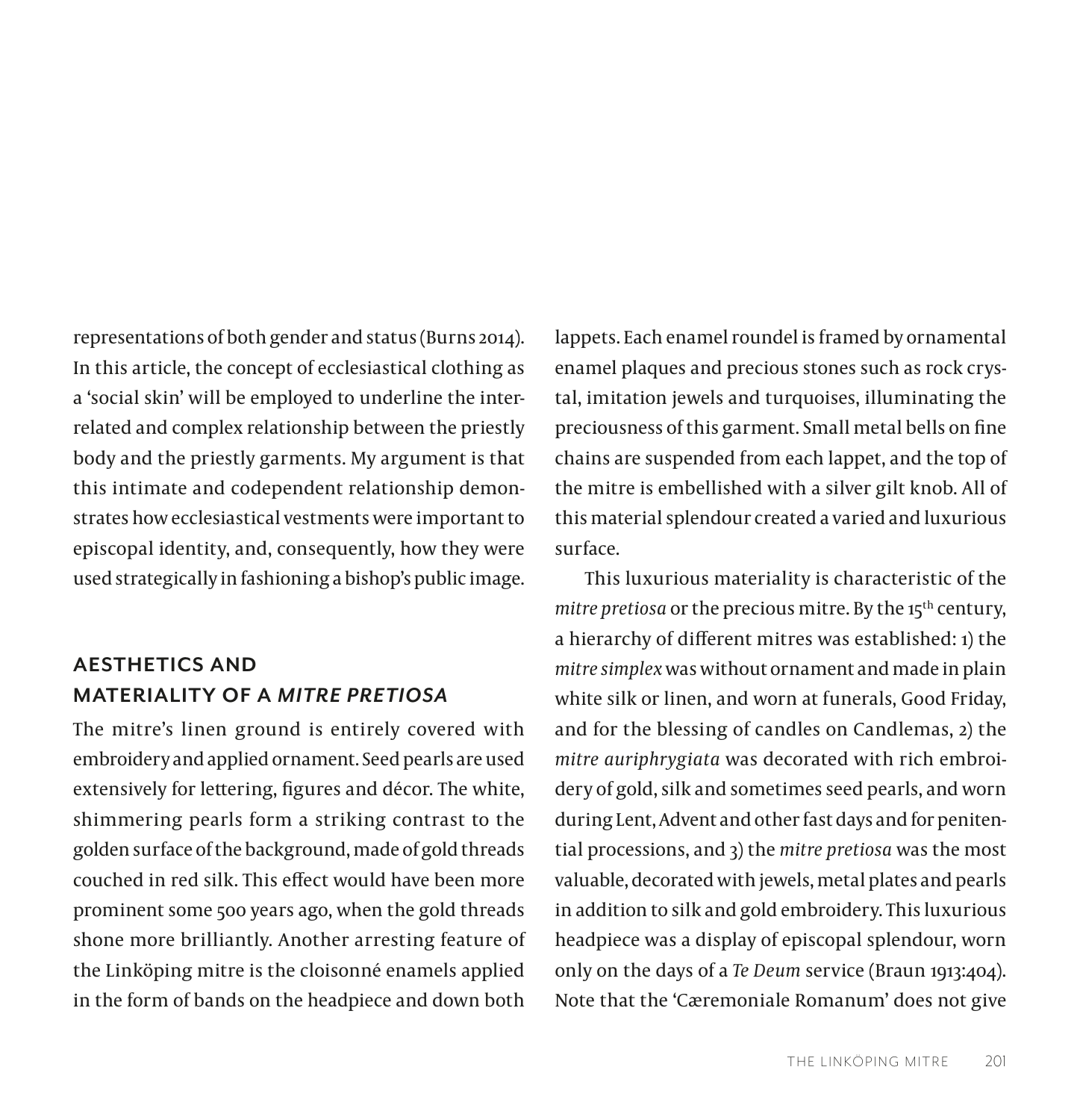any instructions as to the motifs or design of the mitres, the account of this order of mitres focuses solely on their materiality. The use of plain fabric, embroidery, jewels and metal plates establishes a material hierarchy carefully fashioned for different religious occasions. Furthermore, this same material hierarchy communicated the powers and splendor of a bishop and reflected his position in the ecclesiastical hierarchy. For example, at provincial councils, only the archbishop was allowed to wear a *mitra pretiosa* while the other bishops wore the *mitre auriphrygiata* and any mitred abbots would wear a *mitre simplex* (Braun 1913). Parallels can be drawn to the secular aristocracy, where sumptuary laws were introduced in an attempt to regulate secular dress according to social position (Andersson 2014:16). Jewels, for example, were potent markers of social rank, and thus reserved for knights and clergy with a substantial income.

#### **Materiality**

Technical analysis is required in order to determine the exact materials used to make the gems. The distinction between precious stones and 'glass gems' seems, however, to be of less importance and the two are often used in parallel (Hahn 2012:92; Melin 2014:260). The medieval viewer was not as occupied with the realness of gems, as with their associated meanings – what Ittai Weinryb has described as *material signification* (Weinryb 2013). Medieval viewers had a nuanced and rich perception of luxury materials such as different kinds of fabrics or gems. In Norse literature and sources, we can identify more than ten different terms used to describe silk (Falk 1919:66–70). Cynthia Hahn identifies an equally diverse material knowledge in medieval encounters with jewelled reliquaries: 'Materials could be identified by source, and whether the designations were accurate or inaccurate, stories were associated with individual gems. Rather than just a confused and glittering surface, viewers saw individual elements given added prestige by their association with other elements – a myriad of points upon which to begin contemplation' (Hahn 2012:43). I have argued elsewhere that this range of associations – medical, magical, religious – was known in late medieval Scandinavia through lapidaries and religious texts (Nødseth 2017 see also Vedeler & Kutzke 2015). Hahn points out that these material associations and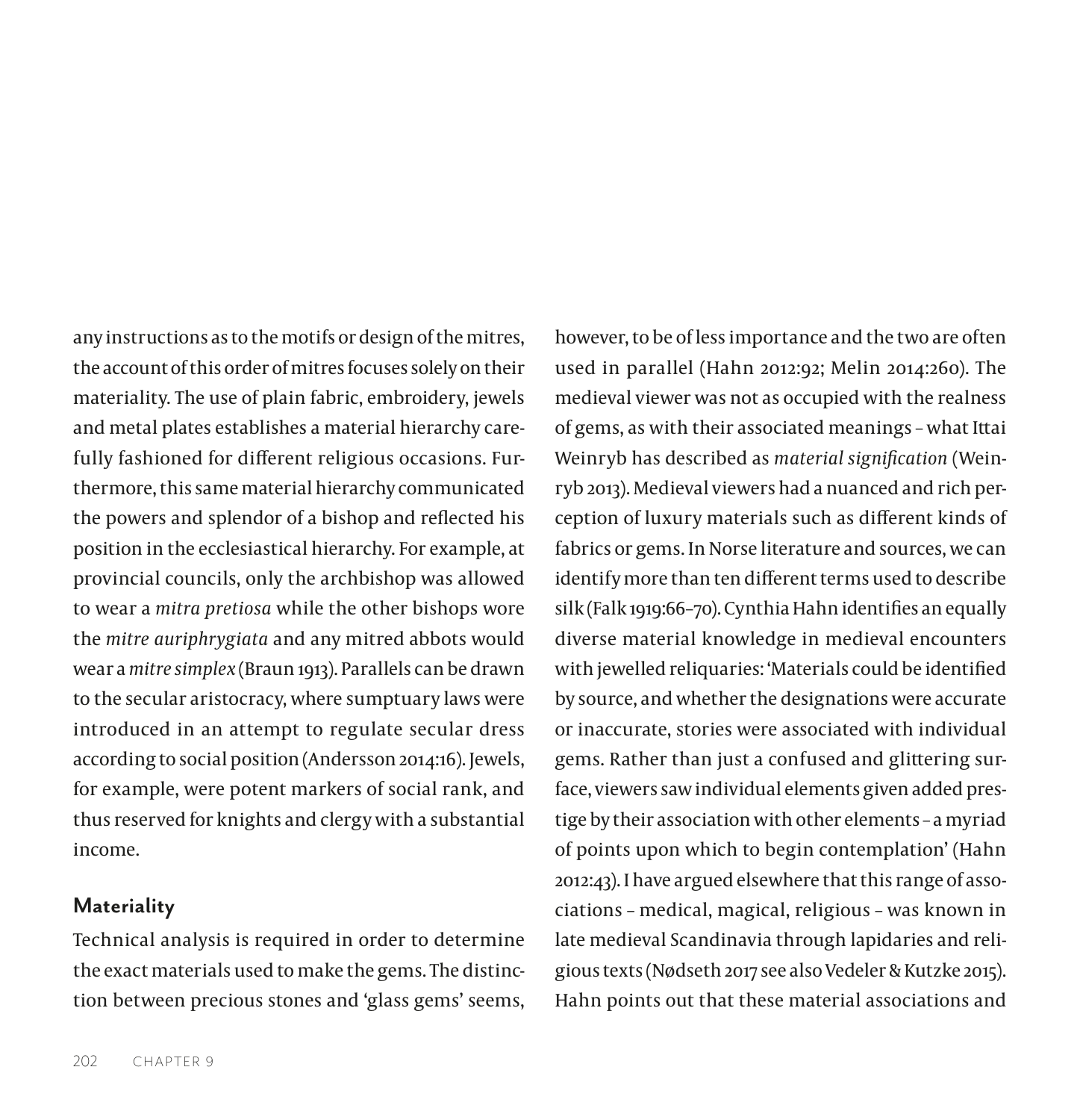**Figure 76.** Details from the front of the mitre, enamel showing an angel, surrounded by precious stones, pearls and goldwork. © Gabriel Hildebrand, Historiska Museet, Stockholm



significations could indeed be inaccurate, but they were nevertheless effective, coloring the viewer's perception of the object.

A comprehensive material analysis of the Linköping mitre is beyond the scope of this article, so one example is chosen to illustrate how gems could signify a wide array of material meaning. The four enamel medallions on the front of the mitre are all framed by additional enamels and blue and green gems – likely imitating sapphires and emeralds, see figure 76. Sapphires consist of the mineral corundum (translucent in its purest form), and the sought-after deep blue color actually results from impurities in the stone (iron and titanium). According to Peder Månsson, a Bridgettine monk, bishop and writer from the beginning of the 16<sup>th</sup> century, sapphires

could strengthen virtues like kindness, piety and charity (Månsson 1913–1915:488). He described sapphires as expensive stones with a beautiful shine when you hold them up to the sunlight. Emeralds and sapphires evoked the Heavenly Jerusalem, where they adorned the foundations of the city walls together with other precious stones (Rev 21:20). This material metaphor is echoed in the pearl embroidery, reminding the viewer of the twelve pearl gates (Rev 21:21). Furthermore, both sapphires and emeralds once adorned Aron's breastplate – the archetype of a bishop's vestments – and were thus especially fitting for the decoration of a mitre (Exodus 28:19). Due to its associations with piety and celibacy, the stone was often used for episcopal rings and other jewelry worn by the clergy (Melin 2014:263).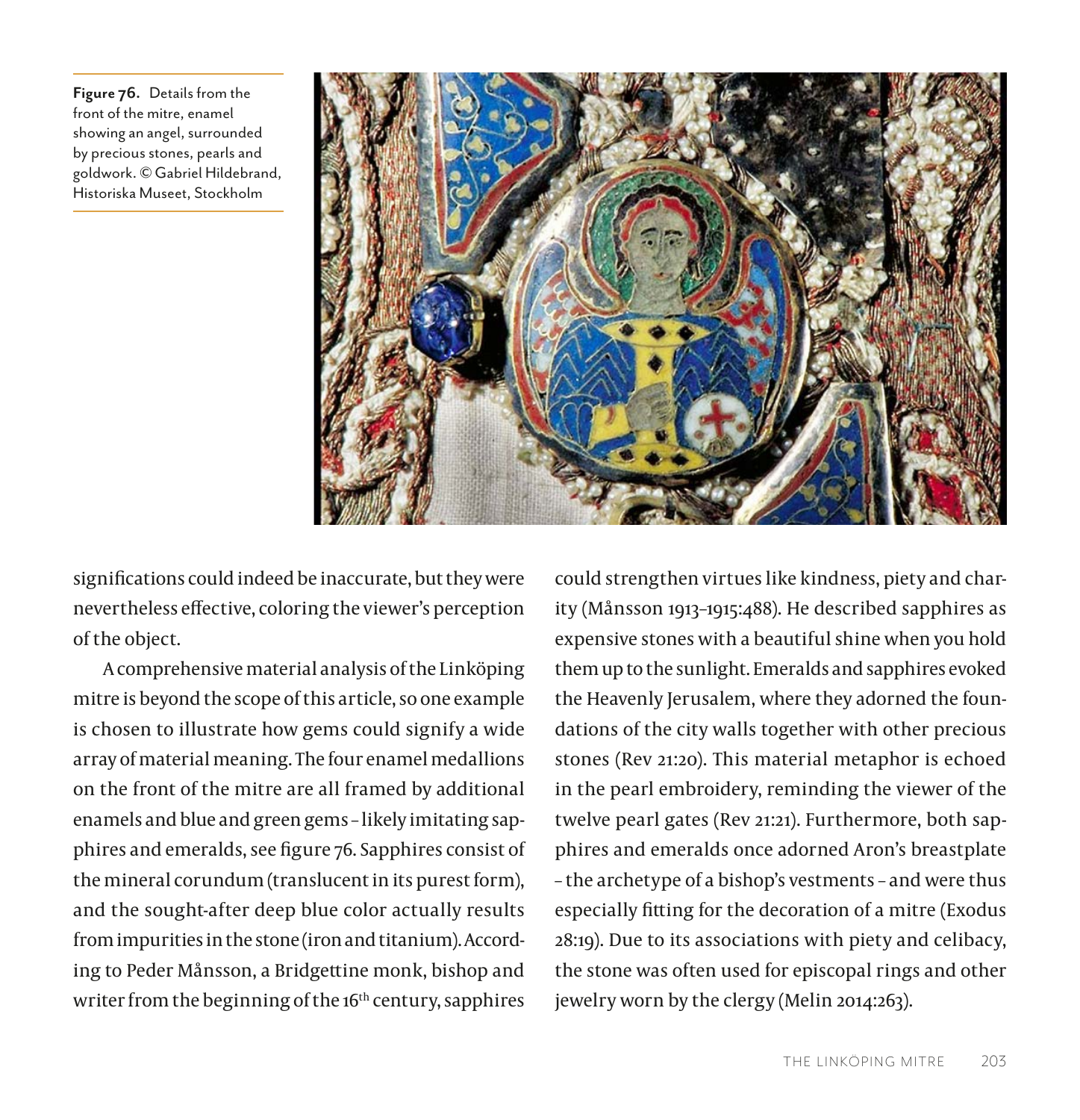Together with the seed pearl embroidery and the glimmering gems, the cloisonné enamels are the most striking feature of the Linköping mitre. Among the enamels are 38 figurative silver gilt roundels depicting apostles, Christ, a seraph, and a number of unidentified male figures without *tituli*. The cloisonné enamels definitely predate the embroidery, but there has been much discussion about their original context. A mixture of Latin and Greek lettering, and of different techniques, give them a hybrid character difficult to pinpoint. Origins in the Rhineland, Limoges, Venice and Palermo have been suggested. Venice has been the prevailing view, but more recently Paul Hetherington has challenged this interpretation proposing a workshop in Constantinople under Latin rule. This would explain the mix of Latin and Greek lettering, and the distinctive Byzantine character of the works (Hetherington 2008:13). After the Latin conquest in 1204, Pope Innocent III decided that Latin bishops should be appointed to dioceses with mixed populations (Tricht 2011:312). The presence of a Latin episcopacy after 1204 created a demand for new liturgical vestments, and it is not unlikely that skilled goldsmiths in Constantinople continued their work,

after the occupation, for their new Latin patrons. After the fall of the Latin Empire in 1261, we can assume that these vestments became obsolete and found their way to central Europe. From this point on, however, their history is unknown until they appear in the Vadstena/ Linköping context some 200 years later. It is worth noting, however, that Hetherington's careful examination revealed that the enamels most likely came from two or more different sets of vestments, and traces of reuse before their application to the Linköping mitre suggest that there was at least one other intermediate user (Hetherington 2008:14).

There are numerous examples of reuse in medieval ecclesiastical textiles: chasubles were often cut to new shapes, and embroidered orphreys were removed and reattached onto new vestments. As Shalem has pointed out, textiles lent themselves particularly well to reuse due to their soft materiality: they could easily be reshaped into new forms or attached to other materials. Regarding the practice of textile reuse, I am not primarily interested in how they were reused, but rather the reasons why: the cultural, material and social implications. Shalem's scholarship has shown how the reuse of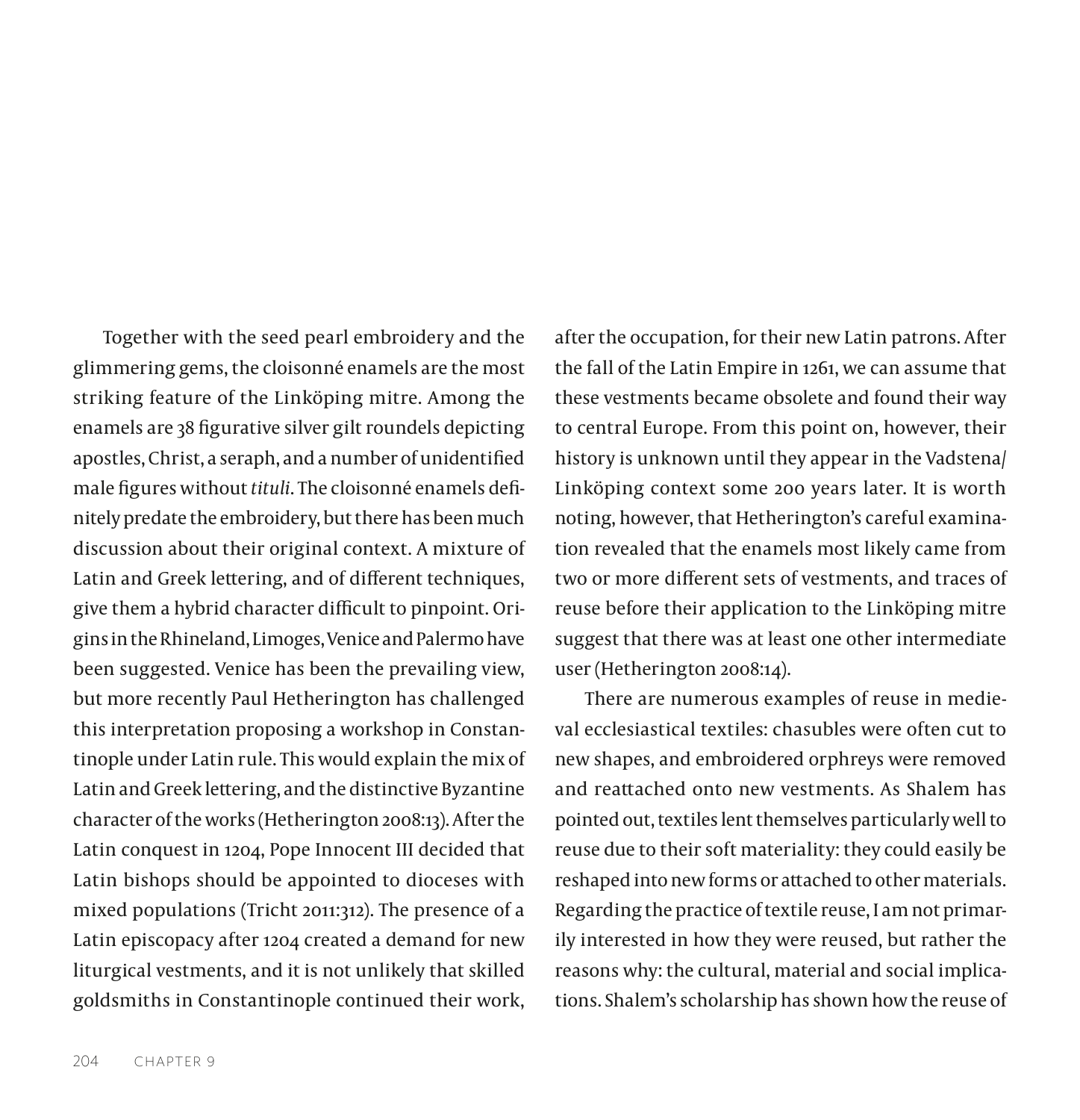Islamic textiles in the Latin West was motivated by cultural exchange and reappropriation as the textiles took part in complex intercultural processes: 'The spoliated new object oftentimes consists of at least two different times: that of the former, reused object, which has its history embedded in the past; and the newly created object of the specific present in which it was made.' (Shalem 2017:9). The Linköping mitre reflects its contemporary milieu in iconography, the use of color and materials. In the case of the cloisonné enamels, they simultaneously echoed a distant past. Much of the original iconographical meaning was lost in the 15<sup>th</sup> century. It is unusual to find fourteen apostles present (their *tituli* in Greek were not readily readable in late medieval Sweden), only one seraph, and no roundels with images of the Virgin. This eclectic collection of iconography supports Hetherington's hypothesis of two original sets of enamels. Furthermore, it suggests that in the assembly and application of the enamels onto the Linköping mitre, the materiality was more important than the iconography. Cloisonné enamels were precious objects used and reused for liturgical and royal vestments, as diplomatic gifts, in secular attire, book covers and even architecture. In the

Byzantine world, they became a symbol of luxury and sanctity, the combination of expensive materials and a labor intensive and highly specialized production made them especially desirable (Cutler 2002:575). In the Latin West as well, enamels were soughtafter because of their precious (although fragile) materiality.

#### **Iconography**

From a stylistic and technical point of view, this rich pearl embroidered piece could have been made at Vadstena Abbey in southern Sweden, the motherhouse of the Bridgettine Order. The abbey is situated in the diocese of Linköping, and the Linköping bishop had annual canonical visitations. The relationship between Vadstena Abbey and Linköping cathedral is also evident in the rich collection of embroidered vestments made by Bridgettine nuns in the Linköping cathedral (Estham & Nisbeth 2001:101–137). Bridgettine nuns led an ascetic life and were not allowed to touch money or to own valuables, but they made luxurious textiles in precious materials 'to adorn the churches and praise God' (Nødseth 2017:128). Vadstena embroideries are characterized by ornamental and floral motifs, often in relief and lavishly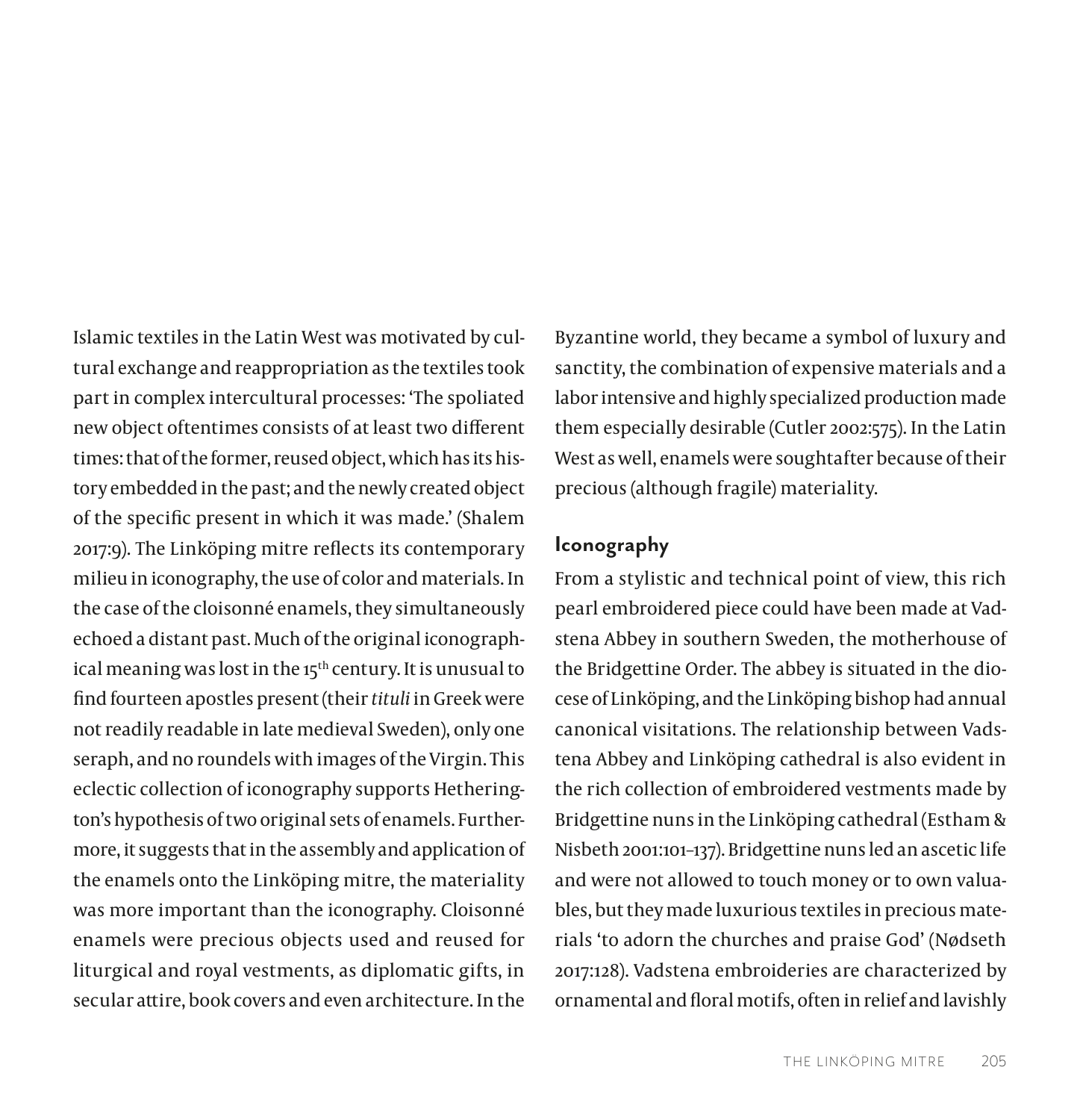**Figure 77.** The front of the mitre with the Annunciation scene (unfortunately, partly cropped out if this image). © Gabriel Hildebrand, Historiska Museet, Stockholm.



decorated with seed pearls, corals and tiny metal spangles. Although the reuse of cloisonné enamels makes the Linköping mitre a unique case, the Vadstena style of embroidery is quite distinct and can be recognized in the excessive use of seed pearls, relief embroidery and a characteristic color palette of red and green.

Moving on from the material significance to the iconography, the following will focus on the interpretation of images and symbols on the Linköping mitre. The front of the mitre shows the Annunciation: the Angel Gabriel with a scroll reading 'Ave gracia' on the left, facing the Virgin Mary with a scroll reading 'Ecce ancilla' on the right (figure 77). Both figures are surrounded by embroidered lilies covered in seed pearls. The latter inscription might allude to the Angelus prayer: a devo-tion commemorating the [Incarnation.](https://en.wikipedia.org/wiki/Incarnation_(Christianity)) From the 14<sup>th</sup> century, this prayer became part of everyday life with the ringing of the Angelus bell at 6am, noon and 6pm. The Angelus opens with the words 'Angelus Domini nuntiavit Mariæ, et concepit de Spiritu Sancto.' 'The angel of the Lord declared unto Mary, and she conceived of the [Holy Spirit](https://en.wikipedia.org/wiki/Holy_Spirit).' This text reflects the iconography of the embroidery well and includes the words 'Ecce ancilla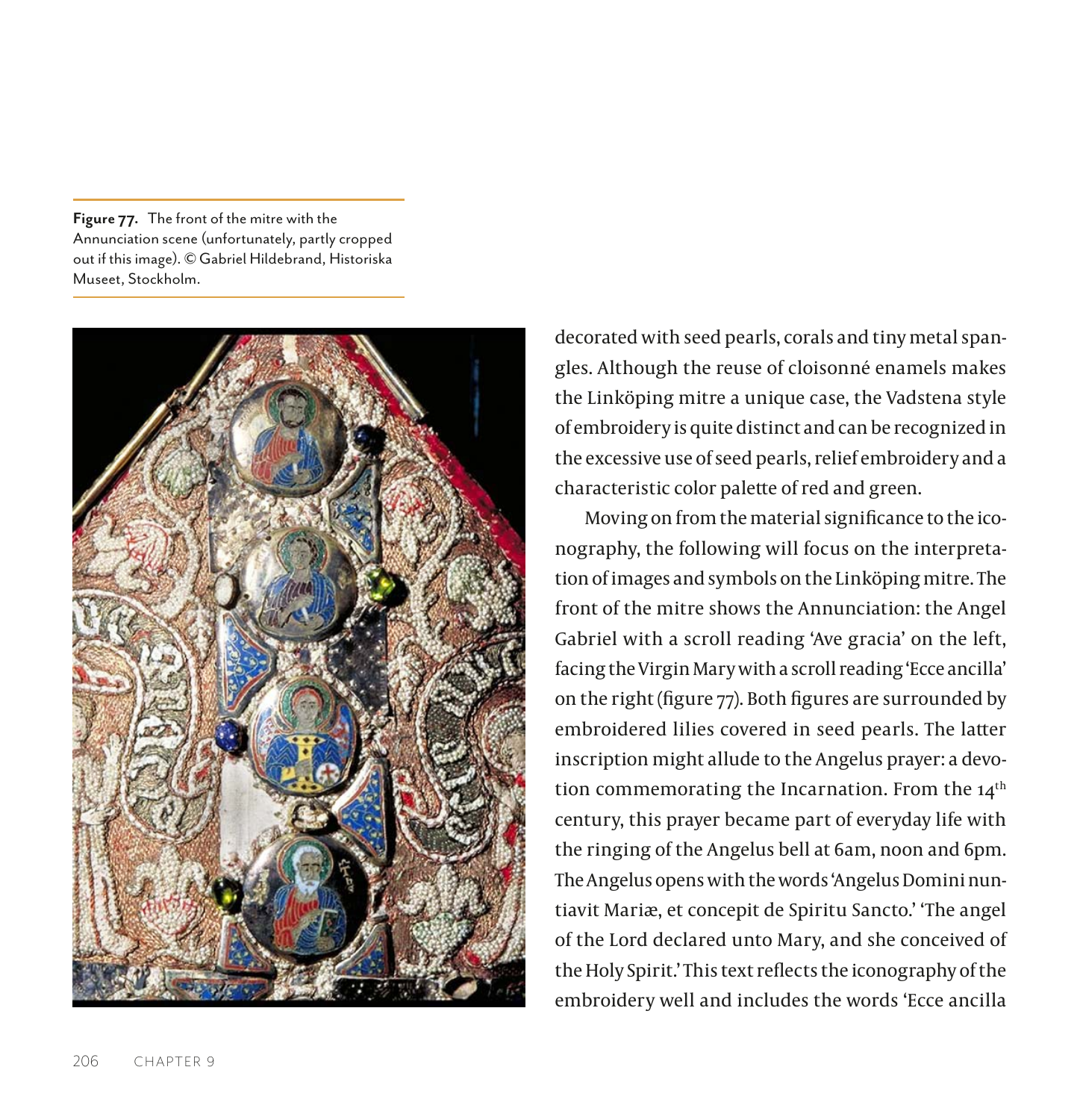Domini': 'Behold the handmaiden of the Lord'. Bridgettine nuns would have been accustomed to saying the Angelus three times a day.

The back of the mitre displays the figures of Saint Peter holding a key and a book on the left, and Saint Paul with his sword and a book on the right. Both saints are framed by intertwining vines creating a symmetrical pattern of knots, vine leaves and grapes. Both figures and frames are predominantly embroidered with seed pearls, with the exception of smaller details such as the saints' attributes, faces and the grape clusters. Saints Peter and Paul were patrons of Linköping cathedral, and thus a fitting motif for the bishop's headpiece. Furthermore, the eighth and final book of Birgitta's books – called *Liber caelestis* – opens with a chapter on Sts. Peter and Paul symbolizing the double power in the world, the secular and the ecclesiastical (Birgitta of Sweden, book 2 chapter 7, 2012). The importance of Peter and Paul to the Bridgettine Order is also evident by their presence on a 15th century alter frontal made for Vadstena Abbey church. Interestingly, this same altar frontal also displays the Annunciation with the kneeling Angel Gabriel and the Virgin Mary below a scroll reading 'Ave Maria

gracie' (inv.no. 23022:7 History Museum, Stockholm). The iconographic and stylistic parallels between the Vadstena altar frontal and the Linköping mitre strengthen the hypothesis of the latter having been made in the abbey's workshop.

# **ECCLESIASTICAL VESTMENTS AS 'SOCIAL SKIN'**

In the following I will contextualize the immediate context of any mitre, namely the bishop's head and his body. As stated in the introduction to this article, the fact that ecclesiastical vestments were worn on human bodies is often overlooked in textile research. These garments were always seen on the body of the priest as part of his religious persona. The mitre was a highly symbolic headpiece instrumental to episcopal self-representation with a powerful propagandist potential, as demonstrated by bishop Kettil Karlsson's public 'undressing' in Linköping cathedral.

In her discussion of sumptuous courtly dress in French medieval romances, Jane Burns argues that clothes and bodies are interrelated in a much closer and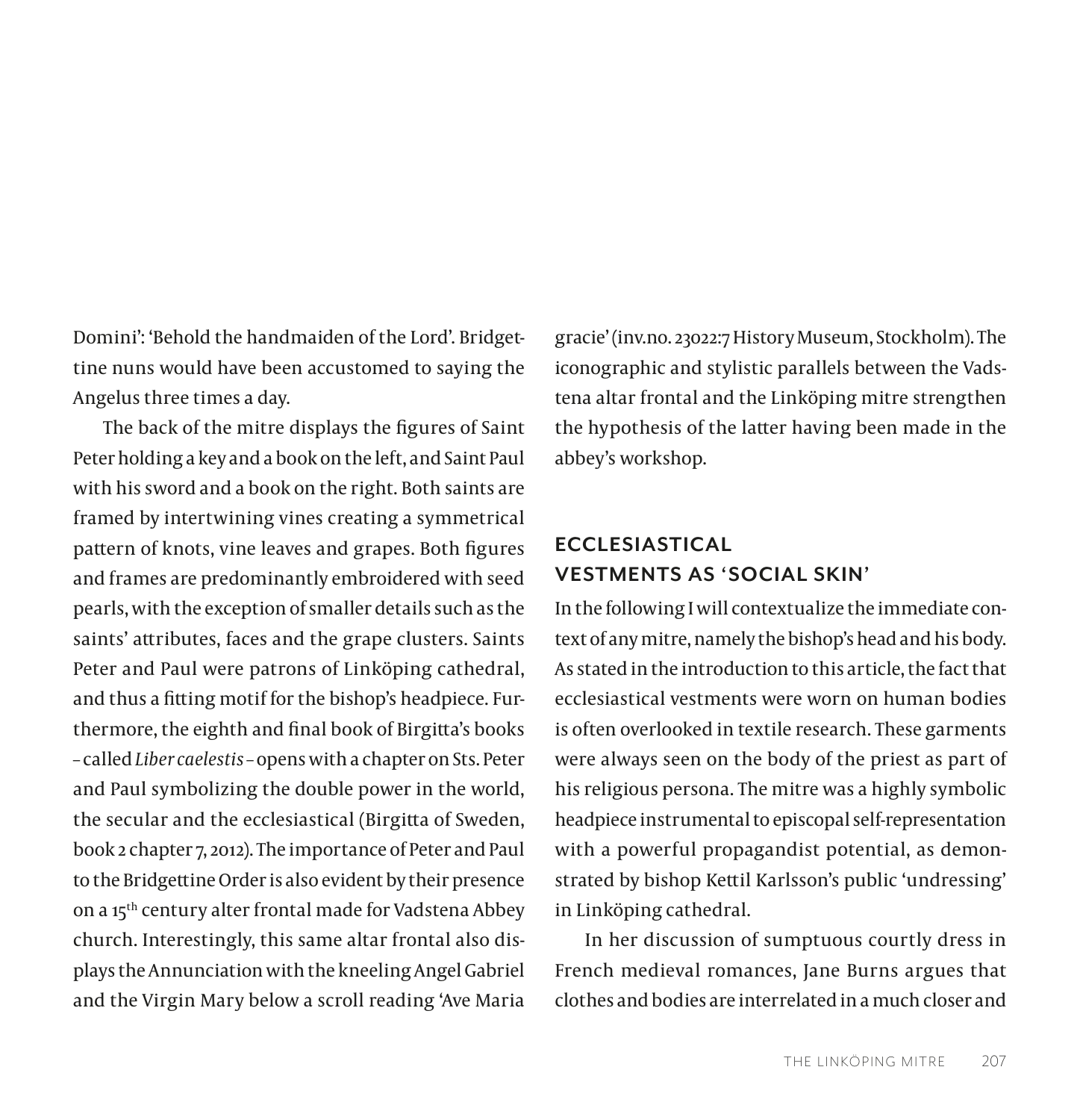more complex manner than the 'familiar paradigm of clothes covering a body beneath' (Burns 2014:12). Two examples from *Prose Lancelot* illustrate this. Burns points out that a knight stripped of his armor is a man 'stripped bare' even though he was fully clothed (Burns 2014:136). In contrast to this shameful 'nakedness' of knights, exposed skin is often described as part of the courtly lady's attractive appearance. The white skin of a lady's chest, neck and hands attracts much attention in courtly literature, and was part of her social identity: 'the skin itself constitutes the aristocratic woman's typical garment' (Burns 2014:137). Burns' concept of the relationship between body and clothing is in line with Turner's idea of a 'social skin'. I argue that ecclesiastical clothes can be understood within this same theoretical framework, enabling a new understanding of ecclesiastical vestments.

Just as armor was instrumental to the knight's social identity, liturgical vestments were instrumental to the identity of the priest. In fact, Guillaume Durand —liturgist, Papal administrator, and Bishop of Mende (1286–1296) — likens the priest to a fighter 'wearing sacred vestments as if he is armed with weapons'. This

metaphor is continued for several paragraphs describing each vestment as a weapon: the amice is a helmet, his alba a breastplate, the stole is a lance, his chasuble a shield, and the Gospel book is the priest's sword (Durand, Book3:1:3, 2010: 134–136). Like a wounded knight who lost part of his armor in battle and faced a shameful defeat was 'stripped bare', disgraced priests were stripped of their vestments in church – a public ritual that was probably taken from military demotions (Elliott 2004:61). The grim practice of desacralizing clerical bodies in order to make them liable to secular penalties (including the death penalty) involved more than removing clothes in the broadest sense (including rings and pastoral staff). In order to remove the priest's sacrality, Durand recommends shaving off the clerical tonsure and scraping off the holy unction from hands and head with a piece of glass or a sharp knife (Elliott 2004: 67). I believe that this last point demonstrated the complexity of the bishop's social skin: hair, skin, clothing and jewelry work together in constructing, performing and displaying episcopal identity.

Headwear was the most important social distinction in the Middle Ages. Only unmarried girls in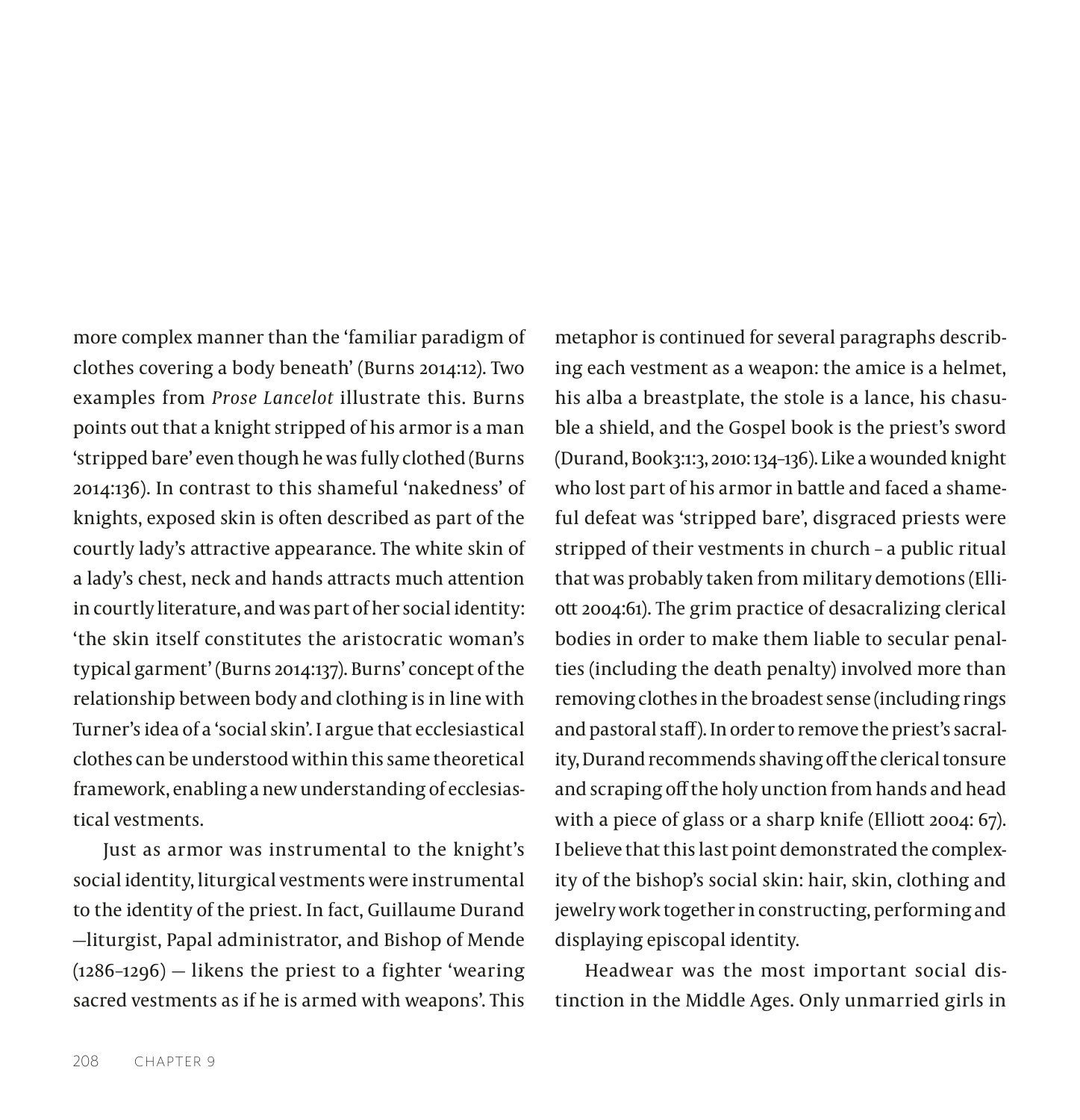puberty, and social outcasts like prostitutes, wore their hair loose and uncovered (but here, local customs also varied), while children and adults all wore variations of headgear from tightfitting coifs to veils and hats. Since both men and women wore sleeved tunics, headgear became an important indication of rank, social position and gender (Gilchrist 2012:79). Miller suggests that the practice of tonsuring young boys destined for an ecclesiastical career around the age of twelve developed out of the need to distinguish men of the clergy from secular society, since these lower ranks of clergy often wore regular clothes (Miller 2014:23). This was also the first step in a process of religious refinement through seven orders of the clerical hierarchy before the boy could be ordinated as a priest. Through the anointment with holy oil the priestly body became consecrated space. (Gilchrist 2012:180). From now on, the priest would prepare for mass in the sacristy in a ritual of vesting, saying vesting prayers focusing on the symbolic virtues of each garment as he dressed. Grooming his head was an important part of this ritual, washing away the 'sins', combing his hair straight to get rid of impure thoughts. Elaborately decorated liturgical combs are preserved in

many medieval collections, a testimony to the importance of this part of clerical dressing.

Few men reached the next and highest level in the clerical hierarchy. The religious and social importance of medieval bishops was reflected in their headgear. At the end of the ordination ritual as it is described by Durand in his *Pontificale Guilelmi Durand* (PGD), the mitre was placed on the newly consecrated bishop's head accompanied by a mitre prayer describing the mitre as a fearsome and radiant helmet:

*Lord, we place on the head of this your bishop and champion the helmet of protection and salvation, so that with face adorned and head armed with the horns of both testaments, he may appear fearsome to the adversaries of truth and, by the bounty of your grace, may he be their mighty enemy. You who endowed the face of Moses your servant, adorned from the fellowship of your discourse, with the brightest horns of your splendor and truth, commanded a crown to be placed upon the head of your high priest Aron.*

*Durand PGD. I.XIV. see Mc Millan 2005:188*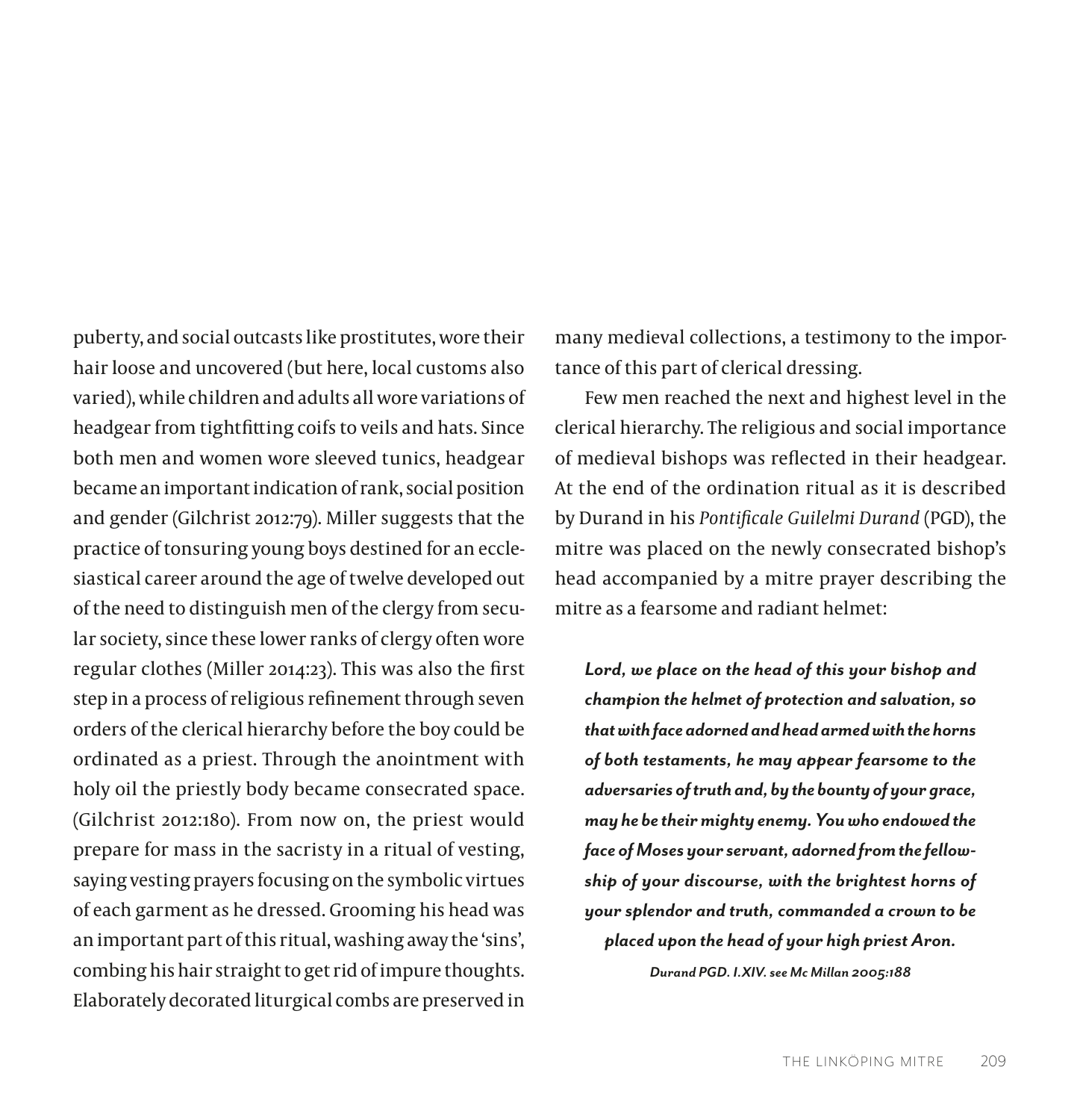With this blessing of the mitre, the vestment was given a prominent role in the ordination ritual (Figure 79). If the bishop celebrated mass, one of the deacons would take off his mitre before the sacrament of the Eucharist in respect for God and put it back on the bishop's head afterwards. As these examples show, the priest's head was important for his physical but also symbolic appearance, and his headwear (tonsure and for bishops: mitre) became an important social marker.

Because of the prominent place of the mitre, and its social and visual significance, it was an extremely useful tool for episcopal self-fashioning. Caroline Vogt has discussed a group of late 12<sup>th</sup> or early 13<sup>th</sup> century mitres with images of the martyrdom of St. Beckett as a medium of constructing episcopal identity and public persona (Vogt 2010). Their iconography emphasizes both the head of the martyred saint as well as the bishop's head, thus indicating the significance of the bishop's head as seen in the ritual of his consecration. As Beckett himself was a bishop, murdered and having the crown of his head cut off, it was highly symbolic that the same exact part of the head was covered by the mitre. In the case of the Linköping mitre, the form of episcopal self-fashioning is somewhat different. While the Beckett mitres had a very powerful iconography, it is through materiality that the Linköping mitre displays the power and significance of its wearer. By the mid 15<sup>th</sup> century, the idea of a trident hierarchy for mitres had gained influence and the Linköping mitre's status as a *mitre pretiosa* held great significance. As argued above, the luxurious materiality of metal plates, enamels, imitation jewels and gold was instrumental to the vestment's prestige. Although the iconography was fitting for a bishop's mitre, it was through the precious material's splendor that Kettil Karlsson constructed his episcopal identity.

# **EPISCOPAL IDENTITY & CHARISMATIC AUTHORITY**

So far, we have considered many of the factors that make the Linköping mitre a fascinating and unique piece: its overt materiality with gold and imitation jewels, the rarity of its cloisonné enamels, the uniqueness of a well-preserved mitre from medieval Scandinavia (one of very few). Another interesting aspect of the Linköping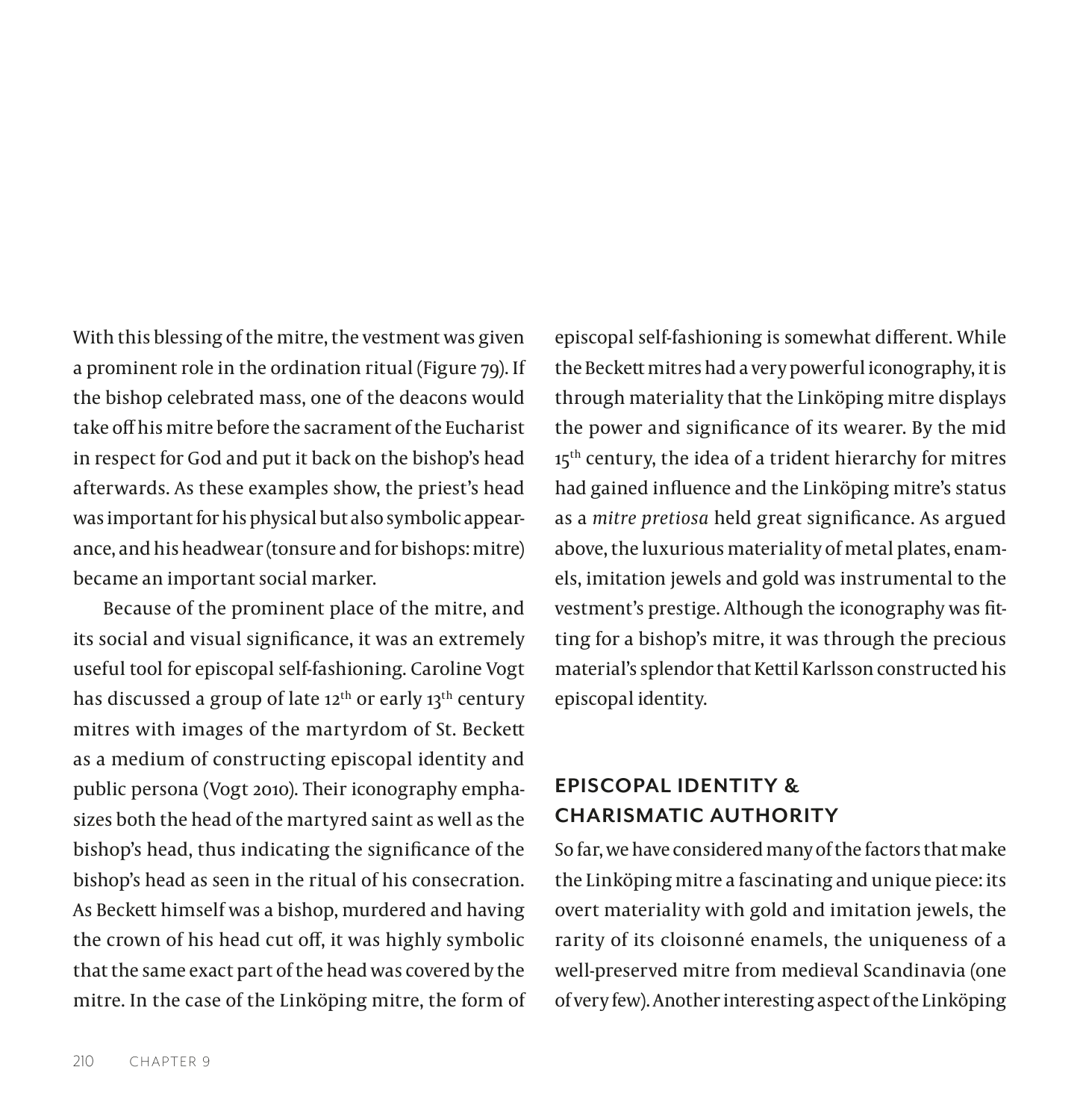mitre, is that we know a great deal about who it was made for, namely one of the most famous political figures from 15th century Scandinavia. The mitre bears the personal coat of arms of Bishop Kettil Karlsson, indicating that this vestment was made for his episcopacy (figure 78). Even though he was bishop of Linköping for just six short years (1458–1464), he had a prominent role in the government of Sweden, both as the leader of military operations and as de facto regent of the realm. When the plague took his life at the age of thirty-two, he had become one of the most powerful men in Sweden.

Economic decline and political instability, with power struggles between powerful Swedish families and the king, but also peasant revolts, characterized Sweden in the mid 15<sup>th</sup> century. In this society, bishops had a strong social position as both ecclesiastical prelates and secular princes. The duality of episcopal office was widely accepted and even recognized in Canon Law. Late medieval bishops often participated in battles and could be skilled warriors and strategists. Moreover, these bishops often came from powerful and influential families and it was considered natural and justified that they engage in conflicts and confrontations

**Figure 78.** The lappets with Kettil Karlssons coat of arms on the left, and Linköping episcopal see on the right © Gabriel Hildebrand, Historiska Museet, Stockholm.

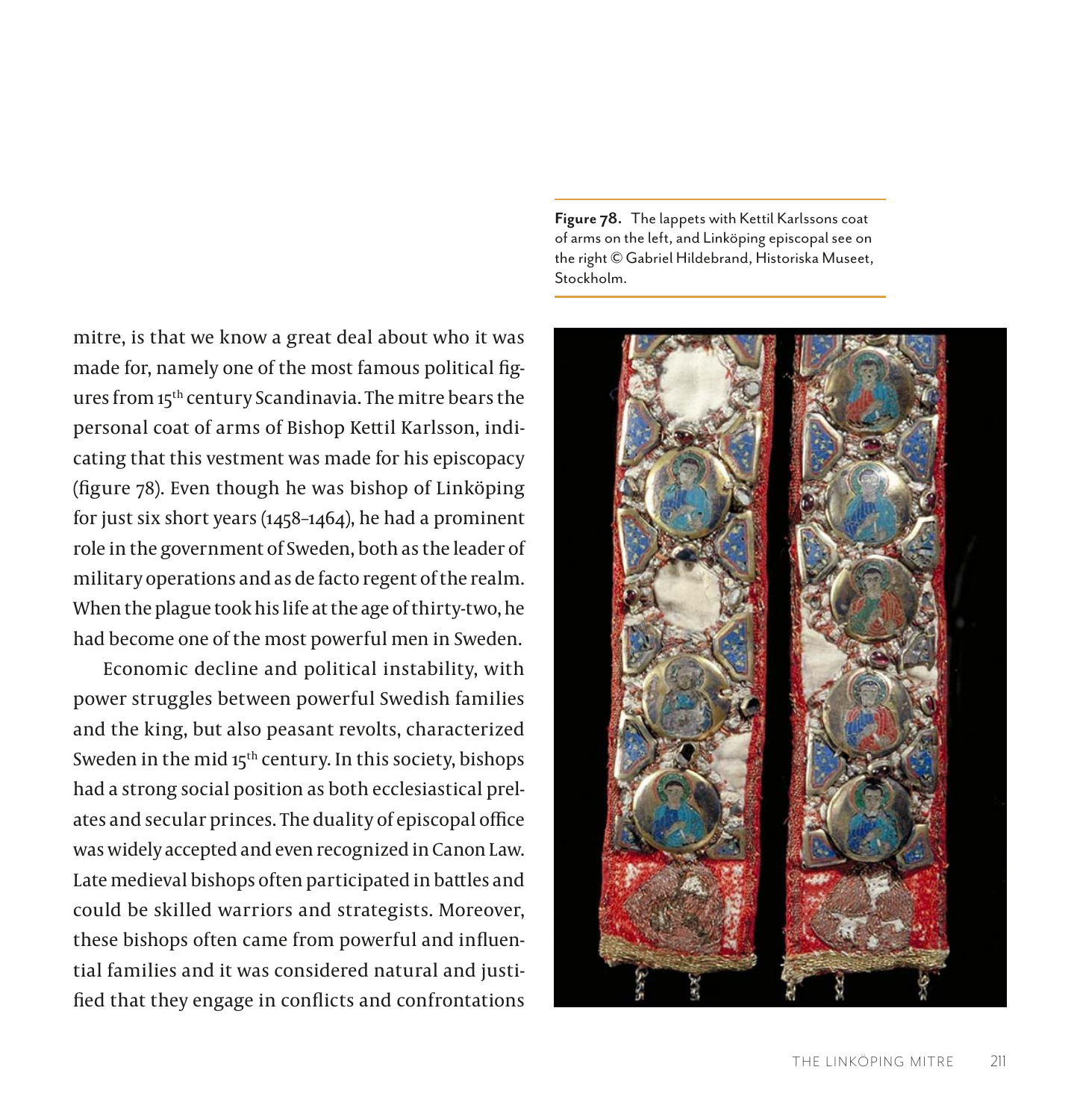between dynastic families, or factions within families. When Christian of Oldenburg was elected king in 1457, this initially meant a stronger position for the church and Bishop Kettil Karlsson (Vasa) and his uncle, the powerful Archbishop Jöns Bengtsson (Oxenstierna). Soon enough, however, King Christian imposed additional taxes in order to fund his military campaigns in Holstein. This was not well received among either the peasants or the clerical and secular aristocracy. Power struggles between the Council of State led by Jöns Bengtsson and the king intensified, resulting in the king capturing the archbishop and holding him captive in Denmark in order to strengthen his position in Sweden. Bishop Kettil responded by taking the sword and swearing that he would liberate Archbishop Jöns. The event is recorded in *Cronica Swecie* (from the beginning of the 16<sup>th</sup> century) and quoted in the opening section of this article. He raised a large army of both noblemen and peasants, and won a decisive battle against King Christian at Haraker (1464). The Council elected Bishop Kettil as *rikshövitsman* (*de facto* regent of Sweden) from February to August 1464. After a shortlived return of King Karl Knutsson that autumn, Bishop

Kettil was again elected regent from December 1464 to his death the following year.

This brief account of events serves as a background for our understanding of the complexity of episcopal identity and responsibilities in 15<sup>th</sup> century Scandinavia. As Brigitte Miriam Bedos-Rezak has pointed out, the medieval concept of identity did not address personal identity as we see it today: 'Rather, identity in the 11<sup>th</sup> and 12th centuries centered on a logic of sameness and operated by assuming a model of similarity, referring to human beings as members of an identical species, or to the person as psychosomatic whole, a social agent identical to itself with respect to number, essence, or properties.' (Bedos-Rezak 2000:1492). It is this latter category that is of particular interest to this article; Bedos-Rezak's concept of a 'medieval identity' (addressing the 11th and  $12<sup>th</sup>$  centuries) still holds relevance in the  $15<sup>th</sup>$  century. Considering the mitre as a social skin, together with the rest of Kettil Karlsson's episcopal vestments, these objects are part of his identity defined by Bedos-Rezak as *the person as a psychosomatic whole, a social agent.*  The ritual of publicly re-dressing in church, transforming himself from a man of prayer into a military leader,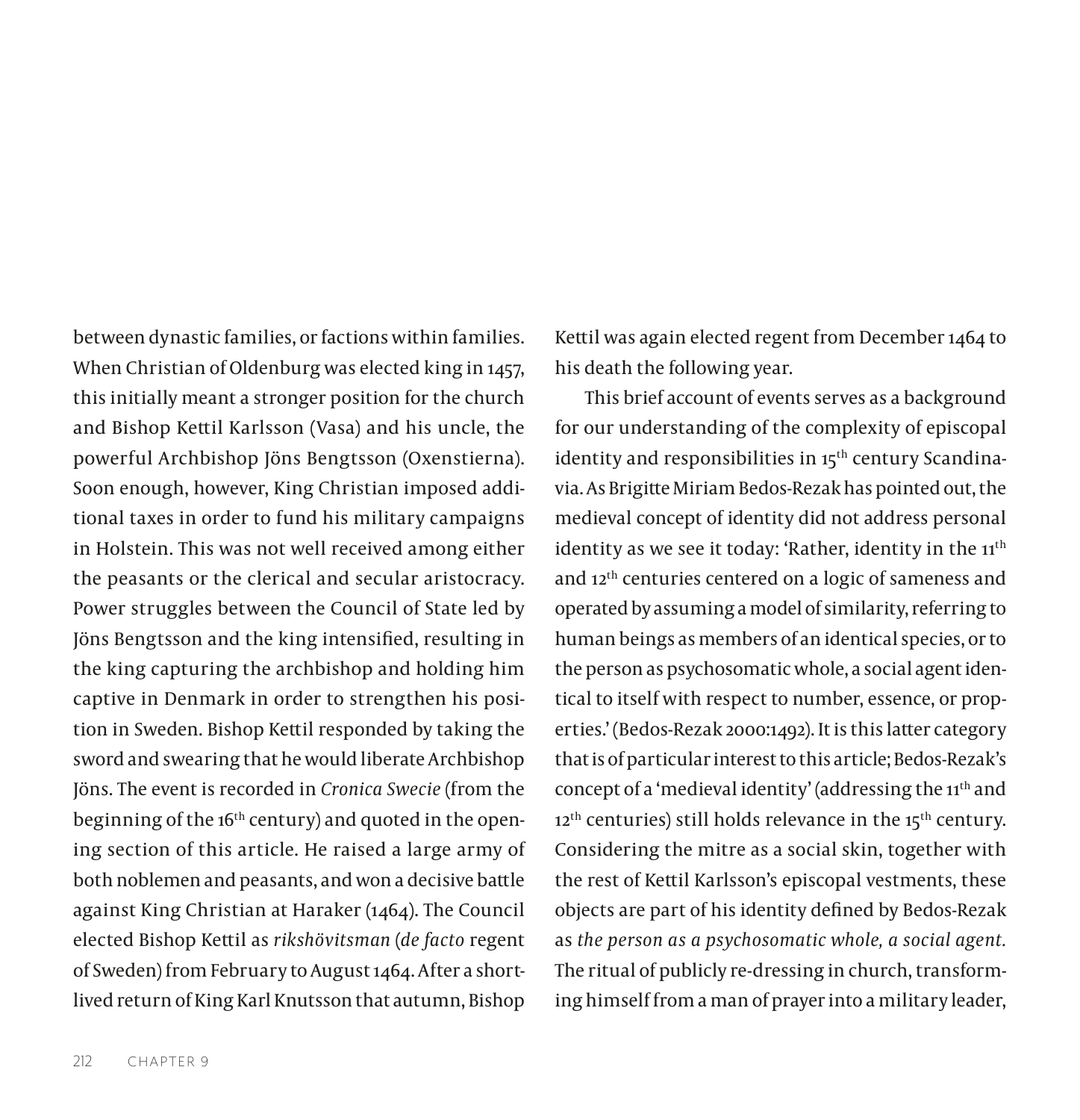**Figure 79.** *The consecration of Saint Augustin*, compartment of a larger retable painted by Jaume Huguet between 1462 and 1475 for the convent of Sant Agustí Vell in Barcelona. Now in the Museu Nacional d'Art de Catalunya, MNAC Barcelona. Photo from the Google Art Project (no copyright).



was of great importance to 15<sup>th</sup> century episcopal identity. When Bishop Kettil lay down his episcopal vestments and dressed himself in armor, his social skin was transformed. In her discussion of 15<sup>th</sup> century Swedish 'warrior bishops' Anna Waśko argues that the duality of a bishop's position as both clergyman and knight, between religious and secular responsibilities, could be problematic. The symbolic act of removing his vestments and taking up a sword signified the separation of the two roles: 'He did not fight against the king as clergyman, he did so as a knight and a military and political leader who protected the liberties violated by the ruler. […] these functions must be separated once again for the duration of prayer (the episcopal vestments) and fighting (the sword and armor).' (Waśko 2018:447).

The events discussed here are recorded in *Sturekrönikan* (covering the period 1452– 1478), written for Bishop Kettil's opponent Karl Knutsson's successor (Sten Sture). It was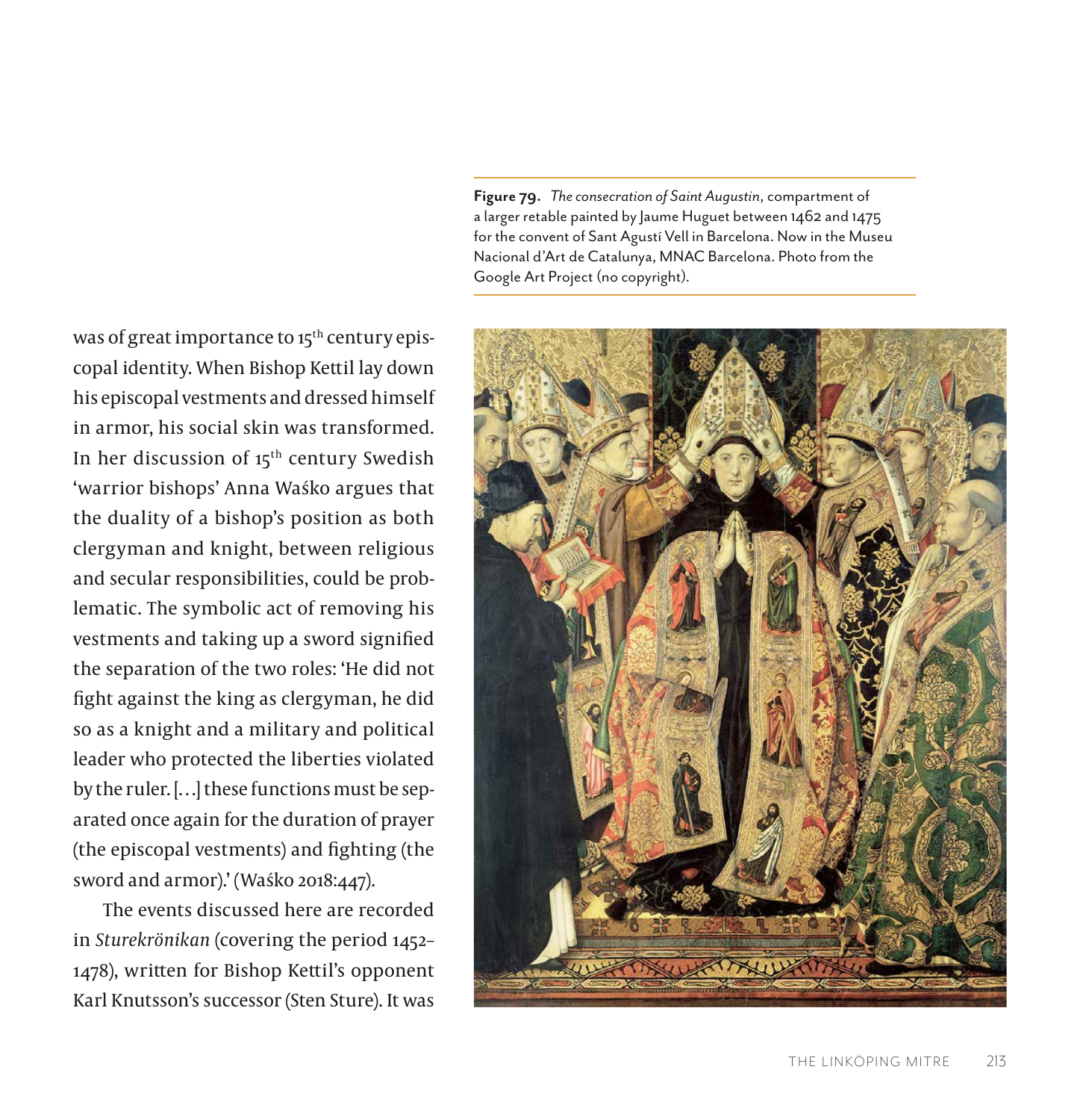written shortly after the fact, and as such, it is reliable in its account of events. On the other hand, it might be colored by the motivations of Karl Knuttson's milieu, meaning that its authors did not favor Bishop Kettil and his uncle Archbishop Jöns. Waśko has analyzed the chronicle carefully and points out that despite the hostile attitude towards both bishops, Kettil is actually described as an accomplished military leader who participated in battles, and he became a symbol of Swedish resistance against Danish kings (Waśko 2018:480). In contrast to his uncle, Kettil appears to be fair (urging King Christian to release his uncle, hoping to avoid military intervention) and much respected. Acquiring the position of bishop at an unusually young age (requiring a papal dispensation), leading the Council of State, raising a peasant army to revolt against King Christian, laying siege to Stockholm, negotiating his uncle's release and acting as regent – all of these accomplishments suggest that Kettil Karlsson was a charismatic leader with great authority.

The concept of charismatic authority was introduced by Max Weber to describe a type of leadership where authority is closely linked to the charisma of the leader. Weber (1968:49) juxtaposes this category with legal authority and traditional authority. Weber argued that charisma was a trait of personality:

*a certain quality of an individual personality by virtue of which he is set apart from ordinary men and treated as endowed with supernatural, superhuman, or at least specifically exceptional powers or qualities. These are such as are not accessible to the ordinary person but are regarded as of divine origin or as exemplary, and on the basis of them the individual concerned is treated as a leader. Weber 1968b:48*

As we have seen, late medieval bishops were most definitely 'set apart from ordinary men' and they were also believed to be more sacred and exhibit 'exceptional powers or qualities'. Furthermore, it is clear that these powers were inaccessible to ordinary men, prohibited to enter the choir, to touch sacred objects and matter, or to participate in the liturgy. Also, the power of a bishop was bestowed upon him by the pope as God's vicar on earth, and thus of divine origin. The late medieval bishop therefore fits in well with the Weberian definition of charismatic authority. Adding to this what we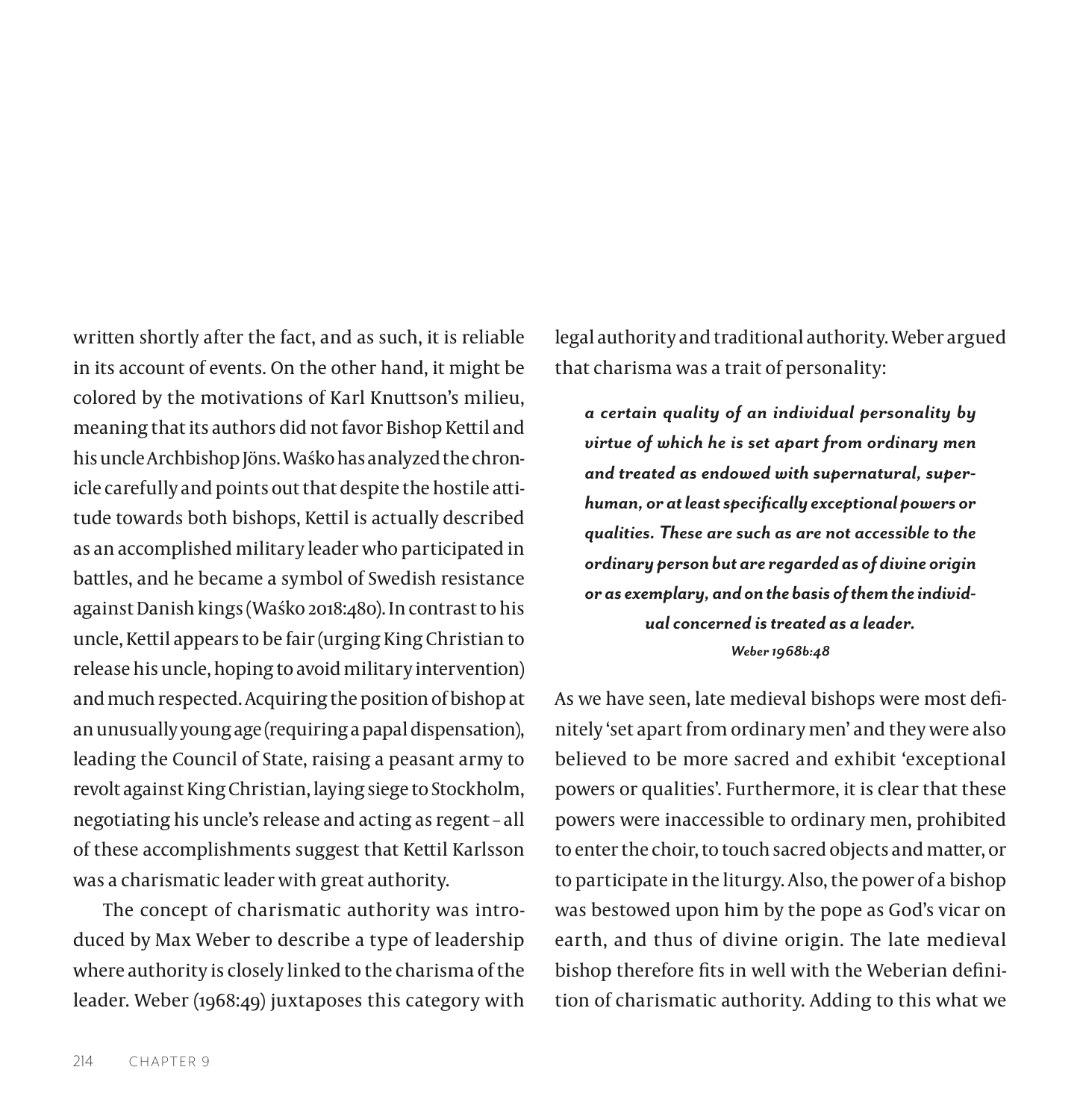know of Bishop Kettil's life and episcopacy from contemporary sources, it is likely that he was indeed regarded as a charismatic leader in a Weberian sense. How did these embodied qualities of charisma become apparent to others around him? Jaeger extends Weber's definition to encompass representations of personae, charismatic art from Byzantine icons to Dürer's self-portraits: 'Charisma in art develops through artifice and imitation, out of embodied and lived charisma. Charismatic art is a mimesis of charismatic presence; just as effects derive from living and from represented charisma.' (Jaeger 2012:11). Acknowledging the embodied quality of charisma, he argues it was presented through what he describes as a 'staged performance', a conscious self-representation (Jaeger 2012:26).

Celebrating mass is a kind of performance as described by Jaeger. The performativity of ecclesiastical textiles is often overlooked by art historians, but there are some notable exceptions in studies by Barbara Margrethe Eggert (2013), David Ganz (2014) and Christine Brandner (2015). The Linköping mitre, I would argue, was not only part of, but instrumental to, the self-representation of Bishop Kettil. It was the greatest symbol of his

elevated position: his charismatic authority. We have discussed how the mitre took part in different rituals: the consecration of a bishop; how it was removed and then placed back on the bishop's head during mass; how the bishop's head was 'prepared' for this precious headwear during years of wearing his tonsure; through ritual washing and grooming; and the final anointment elevating his body to the status of bishop.

Recent work in charisma theory has made the leap from charismatic persons to charismatic objects, the topic of this collection of papers. One can argue, that charismatic forces can be transferred from a person to a highly symbolic and powerful object. Jaeger makes this leap maintaining that charismatic art operates through 'artifice and imitation': a substitute for charismatic presence. In the case of the Linköping mitre, I would, however, argue that the object is not charismatic art in the sense of a mimesis of charismatic presence, or a form of represented charisma. If we accept the idea of episcopal vestments as a 'social skin', garments such as the mitre can be perceived as part of the bishop's social and religious body and, therefore, part of his personal charisma. In other words, the charismatic effects of